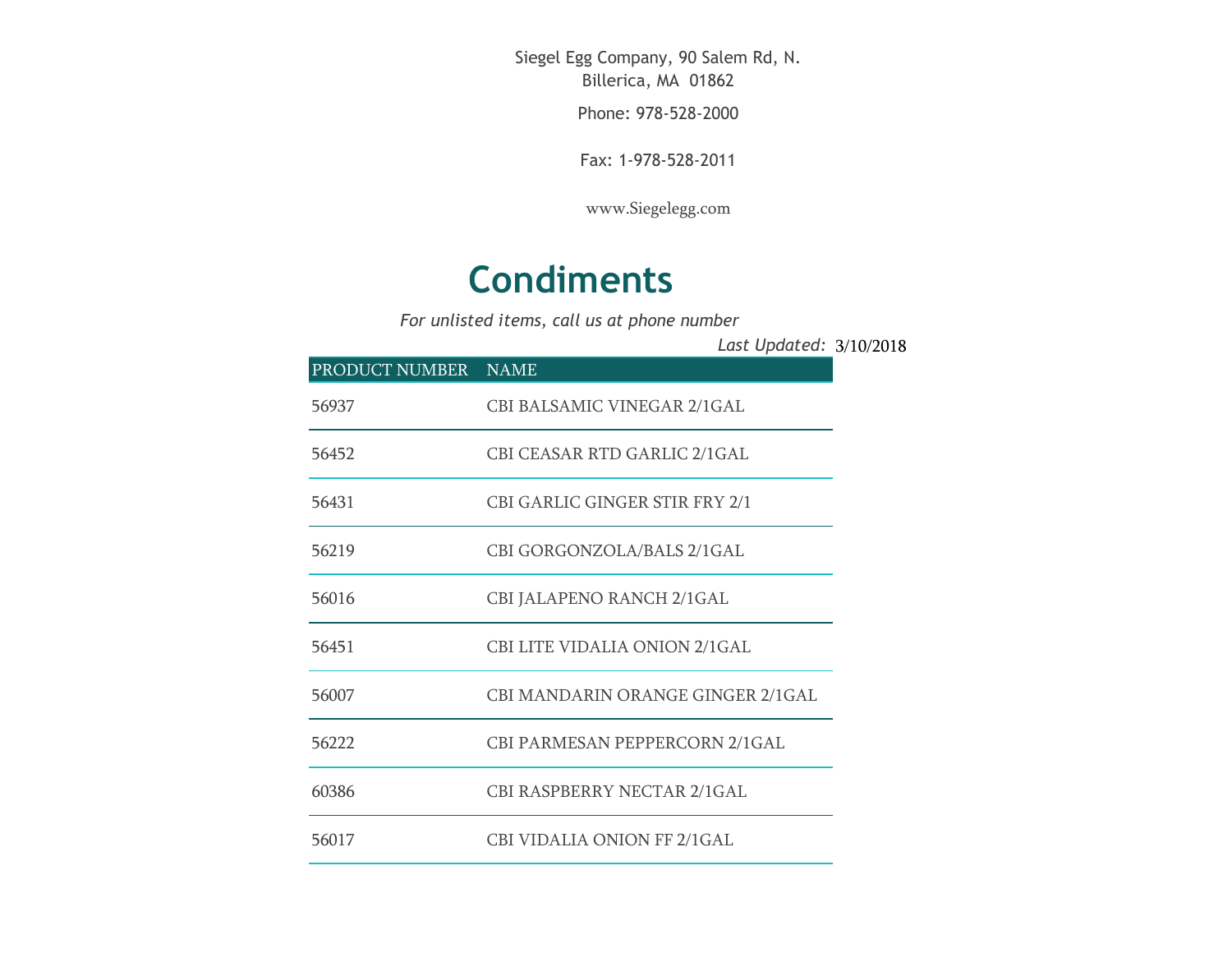| PRODUCT NUMBER | <b>NAME</b>                        |
|----------------|------------------------------------|
| 63467          | FANCY CATSUP 6/10 ROYAL GOLD       |
| 496            | HORSERADISH WHITE 4/1GAL           |
| 493            | HORSERADISH WHITE QTS              |
| 55793          | <b>HUMMUS CLASSIC 2/4#</b>         |
| 778            | JALAPENO SLICED 4/1GAL             |
| 56076          | <b>JAM STRAWBERRY PC SMUCKERS</b>  |
| 57033          | JELLY APPLE PC 200CT 1/2OZ         |
| 56075          | <b>JELLY GRAPE PC SMUCKERS</b>     |
| 544            | <b>JELLY GRAPE PORTION 200CT</b>   |
| 63241          | KENS ASIAN SESAME DRESSING 4/1 GAL |
| 62548          | KETCHUP VOL/PAK 28.5#              |
| 59652          | <b>MARMALADE ORANGE 6/4#</b>       |
| 57387          | MARMALADE ORANGE PC                |
| 430            | MAYO 4/1 GAL                       |
| 55794          | <b>MAYO TUBS OASIS</b>             |
| 1654           | MUSTARD BROWN SPICY 4/1GAL         |
| 60788          | <b>MUSTARD GROUND 50#</b>          |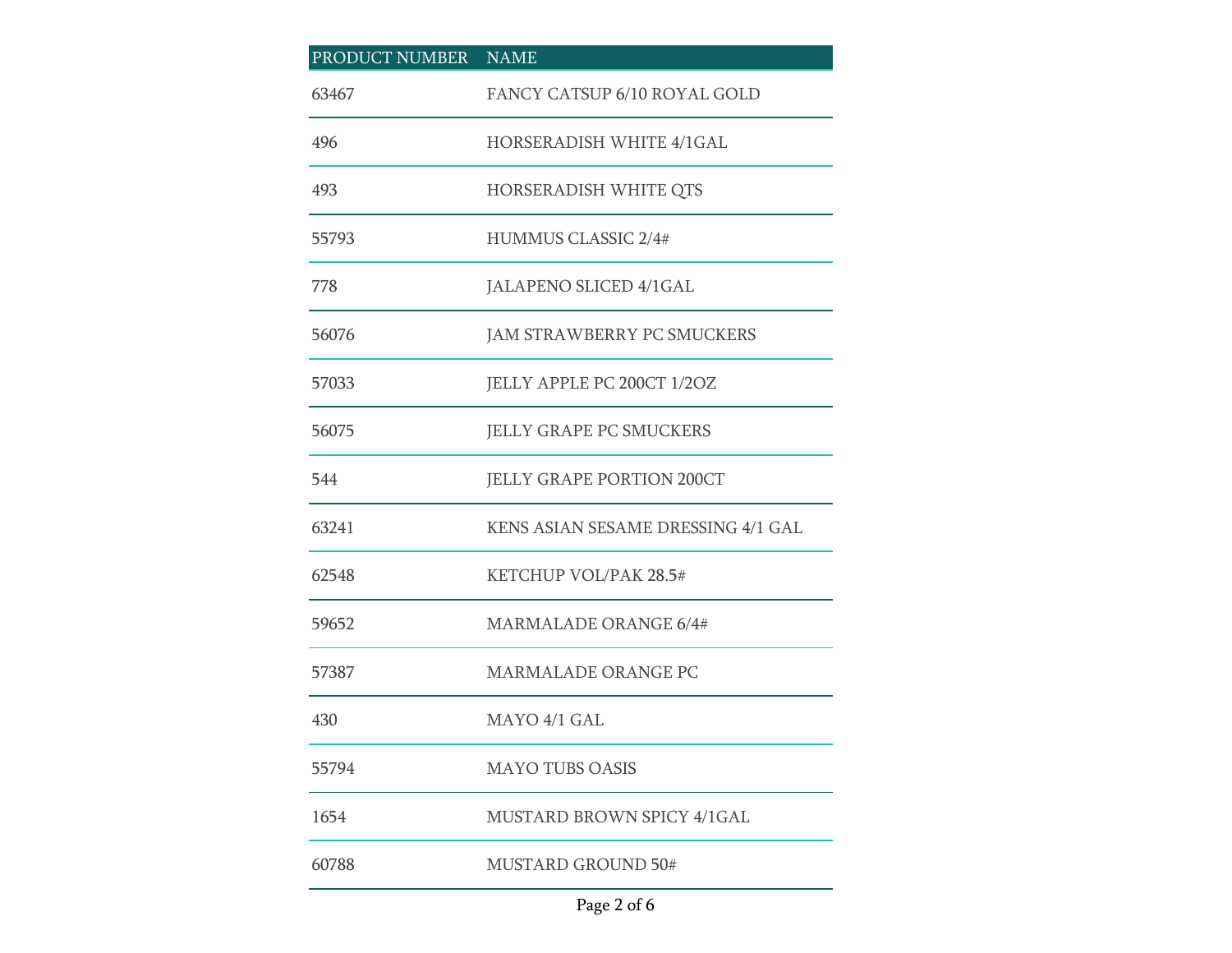## PRODUCT NUMBER NAME MUSTARD GROUND SMALL 11OZ MUSTARD SEED 50# MUSTARD SEED SMALL 19OZ MUSTARD YELLOW (BRAN) CS. OLIVES BLACK SLICED 6/#10 OLIVES GREEN SALAD 4/1GAL OLIVES KALAMATA GREEK 10kg OLIVES KALAMATA SLICED 6/2KG OLIVES STUFFED GREEN 4/1GAL PEANUT BUTTER 6/5# PEANUT BUTTER CHUNKY 6/3# PEANUT BUTTER CREAMY 35# PEANUT BUTTER OLD FASHIONED 35 PEANUT BUTTER UNS O/F 34# PEPPERS HOT CHOPPED 4/1GAL PIZZA SAUCE (6/107OZ) SAN BENITO RELISH 4/1 GAL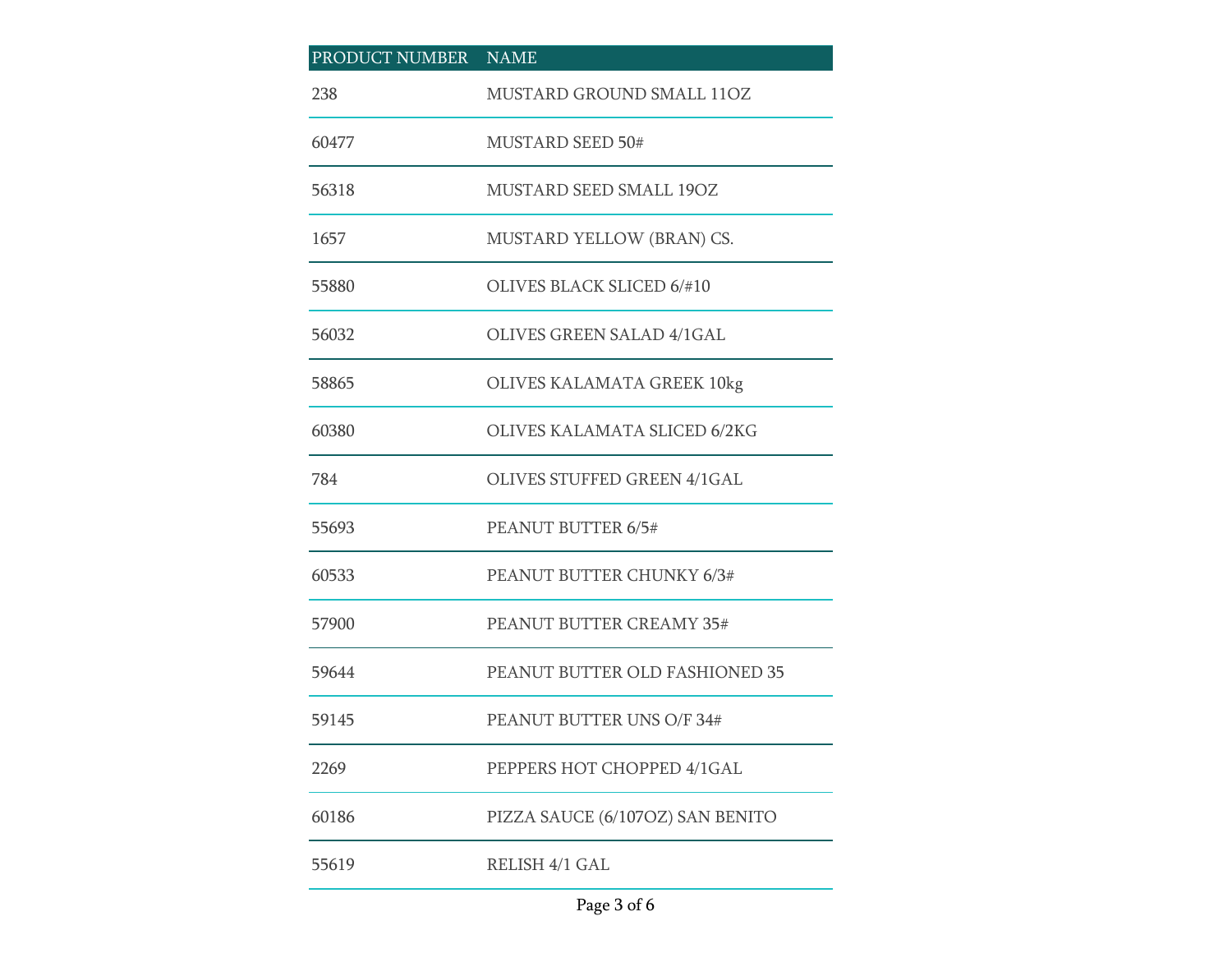| PRODUCT NUMBER NAME |                                             |
|---------------------|---------------------------------------------|
| 451                 | <b>SALSA MEDIUM 4/1 GAL</b>                 |
| 2018                | <b>SAUCE PESTO 3/30OZ CARLA'S</b>           |
| 56226               | SAUCE PIZZA 6/#10                           |
| 56246               | SAUCE PIZZA SB 6/#10 DICIOTTO               |
| 2165                | SAUERKRAUT 4GAL MH                          |
| 57878               | <b>SSD ASIAGO FRESCO</b>                    |
| 56430               | SSD BLUE CHEESE 4/1GAL                      |
| 62611               | SSD CITRUS CILANTRO LF 2/1GAL               |
| 57709               | SSD CRANBERRY BALSAMIC VINEGAR<br>$2/1$ GAL |
| 56225               | SSD CREAMY BALSAMIC VINEGAR 2/1GAL          |
| 56486               | SSD CREAMY CAESAR 4/1GAL                    |
| 57893               | SSD CREAMY FRENCH 2/1GAL                    |
| 57240               | <b>SSD CREAMY ITALIAN 4/1GAL</b>            |
| 56218               | SSD DIJON HONEY MUSTARD 4/1GAL              |
| 56938               | SSD FF BALSAMIC VINEGAR 2/1GAL              |
| 56217               | SSD GARLIC PEPPERCORN (2/1 GAL)             |
| 57807               | SSD GOLDEN ITALIAN 2/1GAL                   |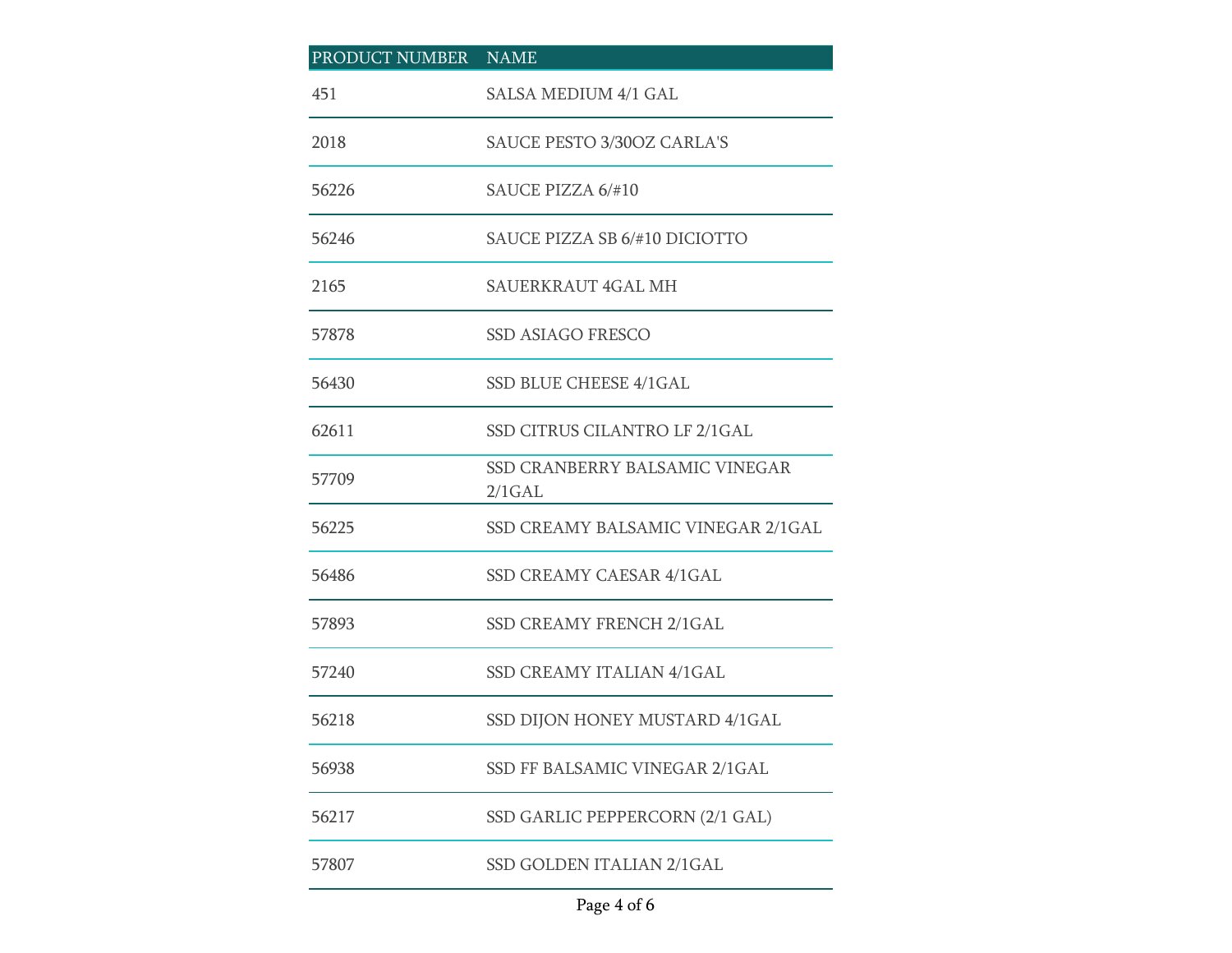| PRODUCT NUMBER NAME |                                     |
|---------------------|-------------------------------------|
| 56018               | SSD GREAT CAESAR 4/1GAL             |
| 56953               | SSD GREEK 2/1GAL                    |
| 62710               | SSD LEMON WHITE BALSAMIC 2/1GAL     |
| 56520               | SSD LF DIJON VIN 2/1GAL             |
| 56519               | SSD LF ZINFANDEL VNG 4/1GAL         |
| 57570               | SSD PARMESAN VINEGAR 2/1GAL         |
| 57710               | SSD RANCH 4/1GAL                    |
| 57854               | SSD RASPBERRY WHITE BALSAMIC 2/1GAL |
| 57622               | SSD RUSSIAN 2/1GAL                  |
| 57176               | SSD SEPARATING ITALIAN 4/1          |
| 56518               | SSD SESAME HONEY LIME (2/1)         |
| 56941               | SSD SOUTH WEST RANCH 2/1GAL         |
| 58584               | <b>SSD SPICY THAI PEANUT</b>        |
| 58709               | <b>SSD TARTAR SAUCE</b>             |
| 58172               | <b>VINEGAR 200 GR DRUM</b>          |
| 59606               | VINEGAR APPLE CIDER 4/1GAL          |
| 60647               | VINEGAR RED WINE 4/1GAL             |